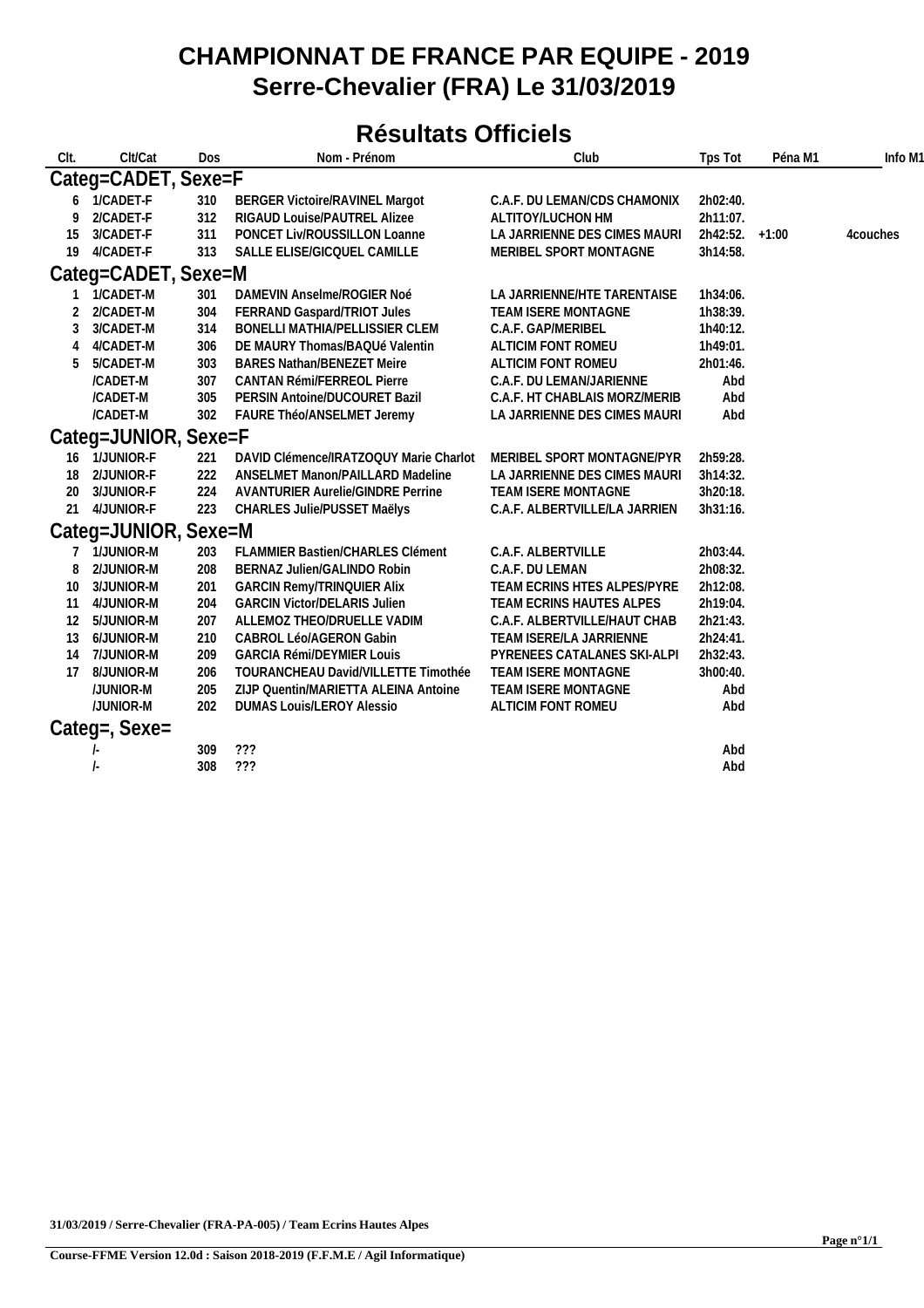# **Résultats par Catégorie**

| Clt    | Clst/Cat       | Dos | Nom - Prénom                              | Club                                 | Tps Tot  | Info M1 | Péna M1 |
|--------|----------------|-----|-------------------------------------------|--------------------------------------|----------|---------|---------|
| Sexe=F |                |     |                                           |                                      |          |         |         |
| 4      | 1/ESPOI        | 12  | MILLOZ Adele/BONNEL Lena                  | <b>CS TIGNES/LA JARRIENNE DES CI</b> | 3h03:07. |         |         |
| 5      | 2/ESPOI        | 13  | <b>POLLET VILLARD Marie/PERILLAT PESS</b> | <b>CLUB DES SPORTS LA CLUSAZ</b>     | 3h16:59. |         |         |
| 6      | <b>3/ESPOL</b> | 14  | <b>MONNET Clarisse/BRUSSOZ Sonia</b>      | <b>MERIBEL SPORT MONTAGNE</b>        | 3h54:21. |         |         |
|        | Sexe=M         |     |                                           |                                      |          |         |         |
|        | 1/ESPOI        |     | <b>EQUY SAMUEL/ANSELMET THIBAULT</b>      | TEAM ISERE/LA JARIENNE               | 2h25:05. |         |         |
|        | 2/ESPOI        | 4   | <b>BLANC Arthur/MICHELON Julien</b>       | <b>CMSAB CAF GAP</b>                 | 2h25:46. |         |         |
|        | <b>3/ESPOL</b> | 8   | <b>BOUVET Eddy/ELLMENREICH Baptiste</b>   | <b>C.A.F. HAUT CHABLAIS MORZINE</b>  | 2h39:48. |         |         |

**31/03/2019 / Serre-Chevalier (FRA-PA-005) / Team Ecrins Hautes Alpes**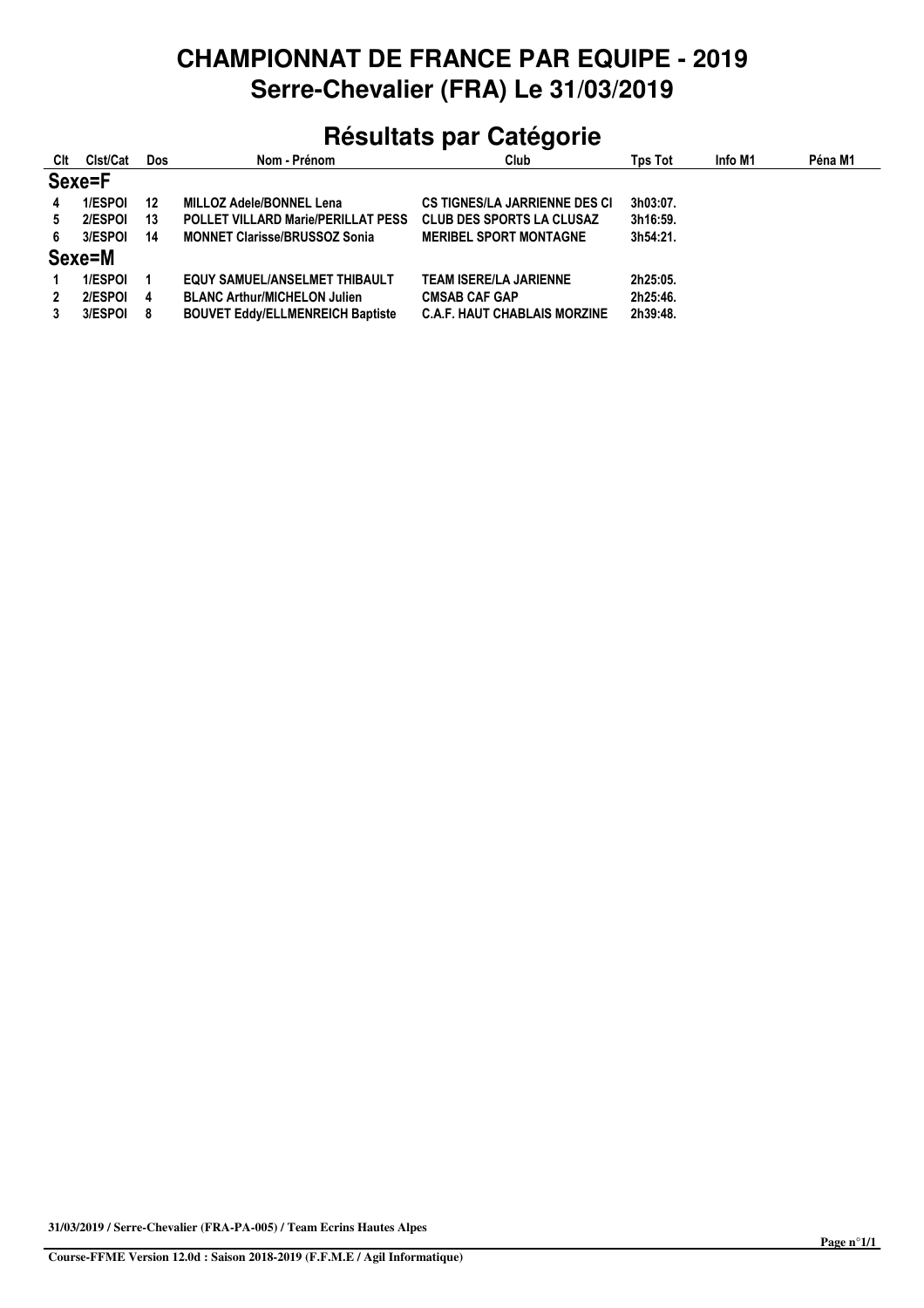# **Résultats par Catégorie**

| Clt    | Clst/Cat     | <b>Dos</b> | Nom - Prénom                               | Club                               | <b>Tps Tot</b> | Info M1  | Péna M1 |
|--------|--------------|------------|--------------------------------------------|------------------------------------|----------------|----------|---------|
| Sexe=F |              |            |                                            |                                    |                |          |         |
| 5.     | 1/VETER      | 35         | <b>DU CREST Blandine/CHAIX LAUGA Alice</b> |                                    | 3h44:34.       |          |         |
|        | Sexe=M       |            |                                            |                                    |                |          |         |
|        | 1/VETER      |            | <b>BOUZON Lionel/ROUSSET Guillaume</b>     | <b>BELLES GRIMPES BELLEDONNE/</b>  | 2h47:02.       |          |         |
| 2      | 2/VETER      | 19         | <b>NEYRON François/CHAIX Valery</b>        | <b>TEAM ISERE/LA JARRIENNE DES</b> | 2h51:54.       | maniphz  | $+3:00$ |
| 3      | 3/VETER      | 10         | <b>BELLAGAMBA Alain/PONCET David</b>       | <b>SKIALP UBAYE/MERIBEL SPORT</b>  | 2h52:40.       |          |         |
| 4      | 4/VETER      | 16         | <b>GILLET Francis/DULAC Vincent</b>        | LA JARRIENNE DES CIMES MAURI       | 3h18:35.       |          |         |
| 6      | 5/VETER      | 24         | ALLAMANNO WILLIAM/PROUST CHRIST            | LA JARRIENNE DES CIMES MAURI       | 3h47:47.       | skismain | $+3:00$ |
|        | <b>NETER</b> | 25         | <b>TOURANCHEAU Bernard/AVANTURIER</b>      | <b>TEAM ISERE MONTAGNE</b>         | Abd            |          |         |
|        | <b>NETER</b> | 29         | <b>BLANC Pierre/MOREAU Philippe</b>        |                                    | Abd            |          |         |
|        | <b>NETER</b> | 9          | <b>JUMERE Wilfrid/ASSERQUET Franck</b>     | <b>SKI CLUB CAMPAN TOURMALET</b>   | Abd            |          |         |

**31/03/2019 / Serre-Chevalier (FRA-PA-005) / Team Ecrins Hautes Alpes**